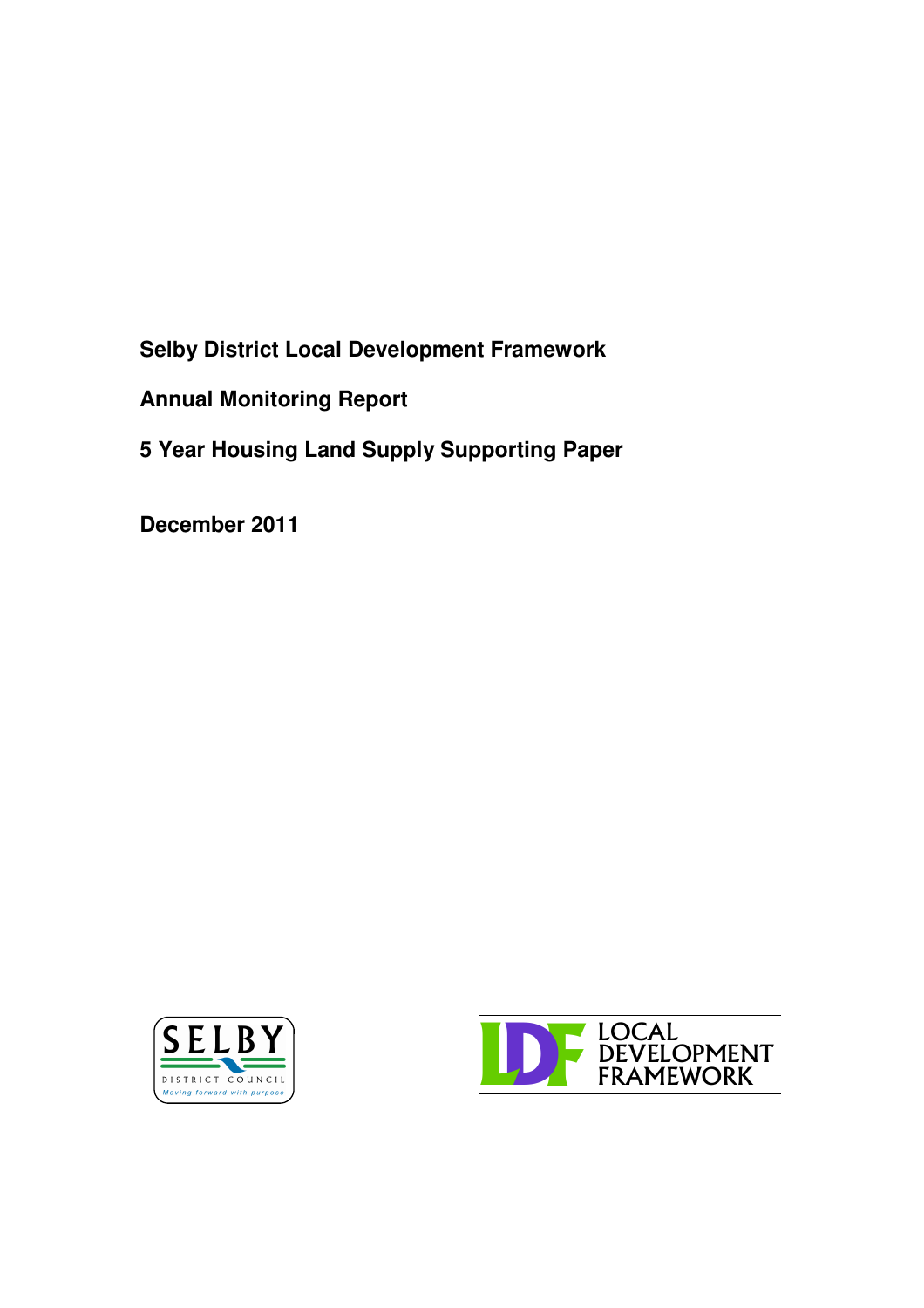## **1. 2010/11 5 year supply & housing trajectory.**

- 1.1 A major element of annual monitoring of the local development framework implementation is housing delivery. PPS12 requires local development frameworks to include information on housing policy and performance, particularly in terms of net additional dwellings. As such, the SHLAA is reviewed regularly and monitoring undertaking annually to ensure the Council can demonstrate a 5 year housing land supply and an up to date the trajectory over the plan period to support delivery of the Core Strategy.
- 1.2 This paper sets out the framework which has been established for the 2010/11 monitoring year (1<sup>st</sup> April 2010 – 31<sup>st</sup> March 2011) 5 year housing land supply and trajectory.
- 1.3 Table 4.4 of the ODPM's 'Local Development Framework Monitoring: A Good Practice Guide' sets out the indicators which Housing Trajectories should show. These are:
	- I. Net additional dwellings over the previous five year period or since the start of the relevant development plan document, whichever is the longer;
	- II. Net additional dwellings for the current year;
	- III. Projected net additional dwellings up to the end of the relevant development plan document period or over a ten year period from its adoption.
	- IV. The annual average number of net additional dwellings needed to meet overall housing requirements, having regard to previous years' performances.

# **2.0 Timescale of Trajectory**

2.1 Prior to the housing requirement figures from the 2008 Regional Spatial Strategy, the 2005, 2006 and 2007 trajectories were based on the likely outcome from existing commitments and current trends based on existing policies. They were limited to short timescales (5 years in the case of the 2006 and 2007 trajectories). It was considered that there was insufficient basis to attempt to illustrate the likely delivery of housing beyond that period until longer term targets were available through the Regional Spatial Strategy.

# **3.0 Trajectory Results**

3.1 Future housing requirements were adopted in the Selby District Local Plan Policy H1 based on the Regional Spatial Strategy (May 2008). The minimum housing requirements for Selby District are 440 dwellings per annum from 2008 to 2026. Following the recent national discussions in relation to the RSS, Selby District Council's Policy & Resources Committee agreed on 27 July 2010 to continue Core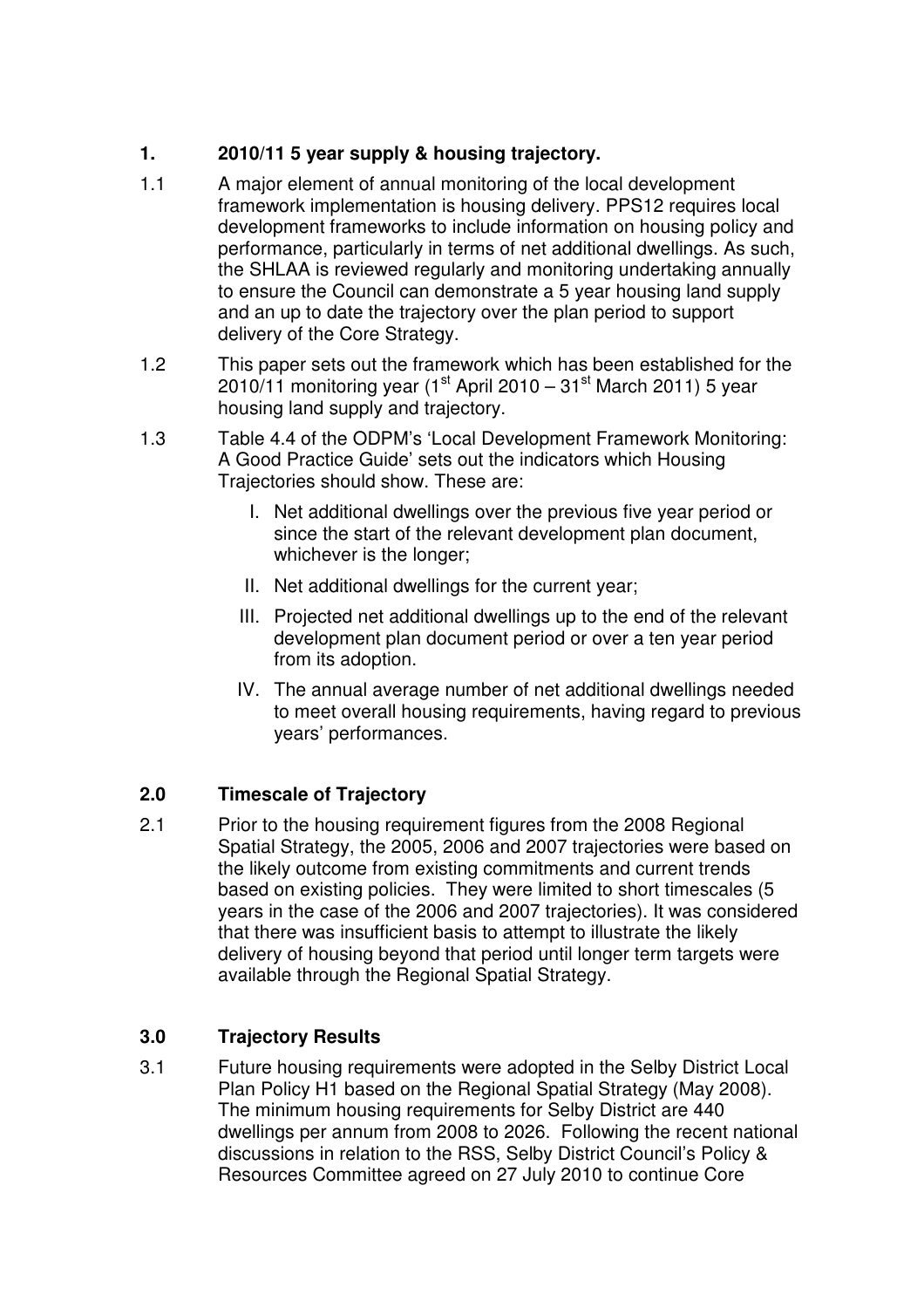Strategy preparation using the evidence that supported the RSS, due to being tested and therefore sound. Whilst at the time the RSS had recently been revoked by the Secretary of State, this has since been overturned following a successful legal challenge.

- 3.2 The Council's Core Strategy sets out the longer term housing requirements for the District. Given the future requirements, it is now possible to provide an indication of how future delivery is expected to be managed over the plan period to 2026, taking into account the short-term constraints due to the current weak housing market.
- 3.3 The trajectory comprises of an initial relatively firm prediction of housing delivery for the first five years (5 year housing land supply), together with a longer term illustration of expected delivery which will arise through the implementation of Core Strategy and LDF housing allocation policies.
- 3.4 The flowchart below identifies the process involved in undertaking the annual update and which data sources are used. Further explanation of each stage is outlined in detail below.



**Figure 1: 5 Year supply/Trajectory Annual Update Process**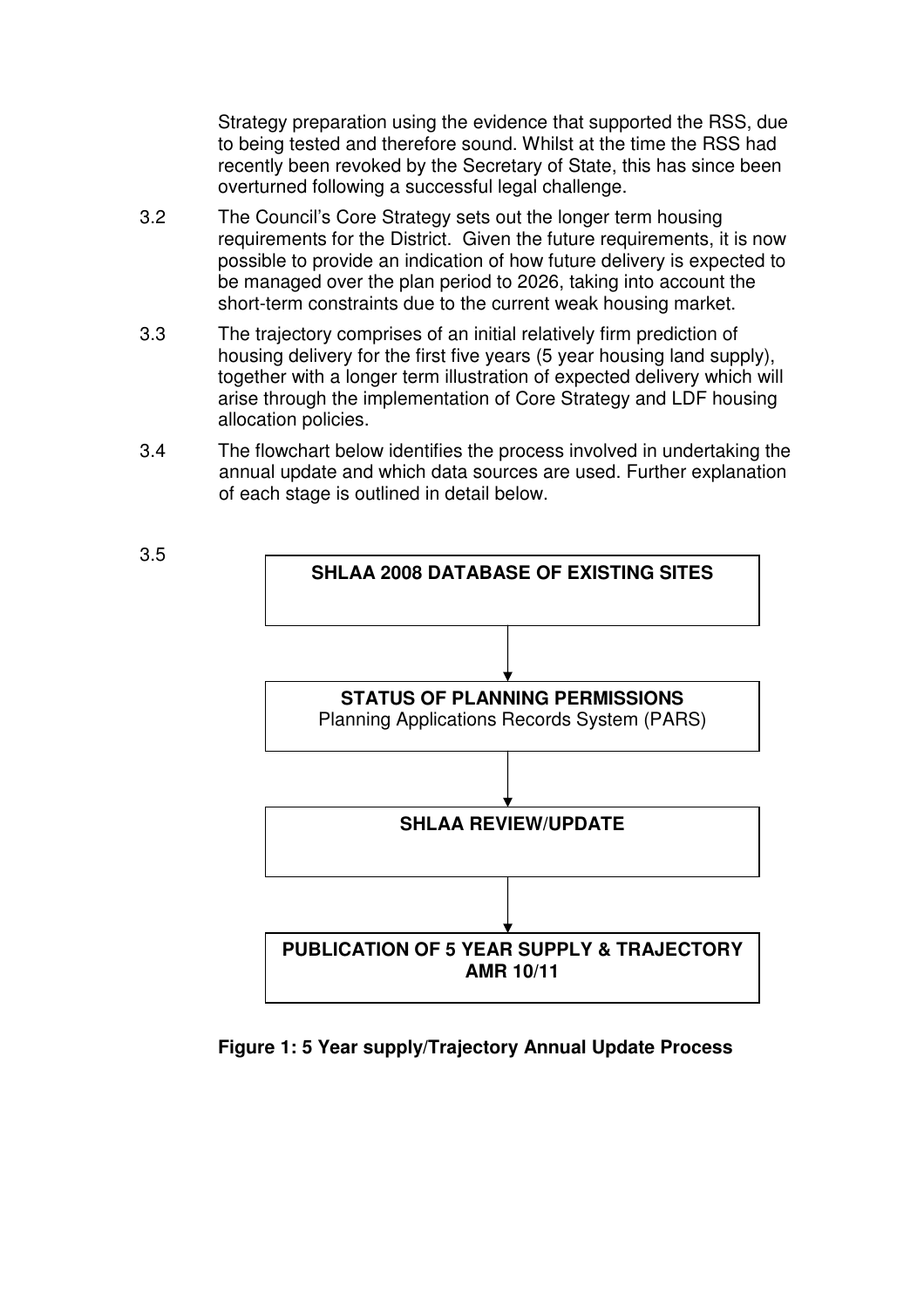### **4.0 SHLAA 2008 Database of existing sites.**

- 4.1 The original Strategic Housing Land Availability Assessment (SHLAA) 2008 results (published August 2009) provided a large amount of potentially suitable sites which are held within a database.
- 4.2 All sites were then assessed against the SHLAA 2008 methodology. Full details of the 2008 methodology are available within the full document which can be found on the Council's website. The methodology accorded with the published guidance and was developed in association with a Stakeholder Working Group external to the Council including house builders and agents. In summary this sets out:

#### 4.3 Site Criteria

A minimum size of 0.4 hectares (or 10 dwellings) being suitable minimum criteria to use.

'Abeyance' sites – those which are located in the open countryside and that do not share a boundary with Development Limits (unless the site formed a significant brownfield site in the countryside).

To be 'held in abeyance' means that the site is excluded from further assessment at this time, but will remain in the store of known potential sites, and will be reconsidered when the SHLAA is next updated, as criteria of search and market circumstances may well have altered.

The planning status of each site was recorded. If a site has permission for housing, it will be known to be suitable at this time, and if development has commenced, it will be apparent if a site has 10 or more plots to build remaining. Sites with planning permission have also been assessed as part of the 5 year supply and trajectory.

### Yield

The potential yield for each site is calculated using a density of 45dph for sites within the Selby Urban Area and 35dph in the rest of the District. These figures were agreed as part of the SHLAA 2008 methodology with the Stakeholder Working Group.

#### Landowner intentions

Wherever possible, information is gathered on the details of site ownership and the landowners' intentions of when they may seek development of the site.

#### Site assessment

Based on planning guidance, each site is assessed in terms of its suitability, availability and achievability, using a traffic light system (green  $(0-7)$ , amber  $(8-17)$ , red  $(18+1)$ , to assess when the site is likely to come forward, within which time period.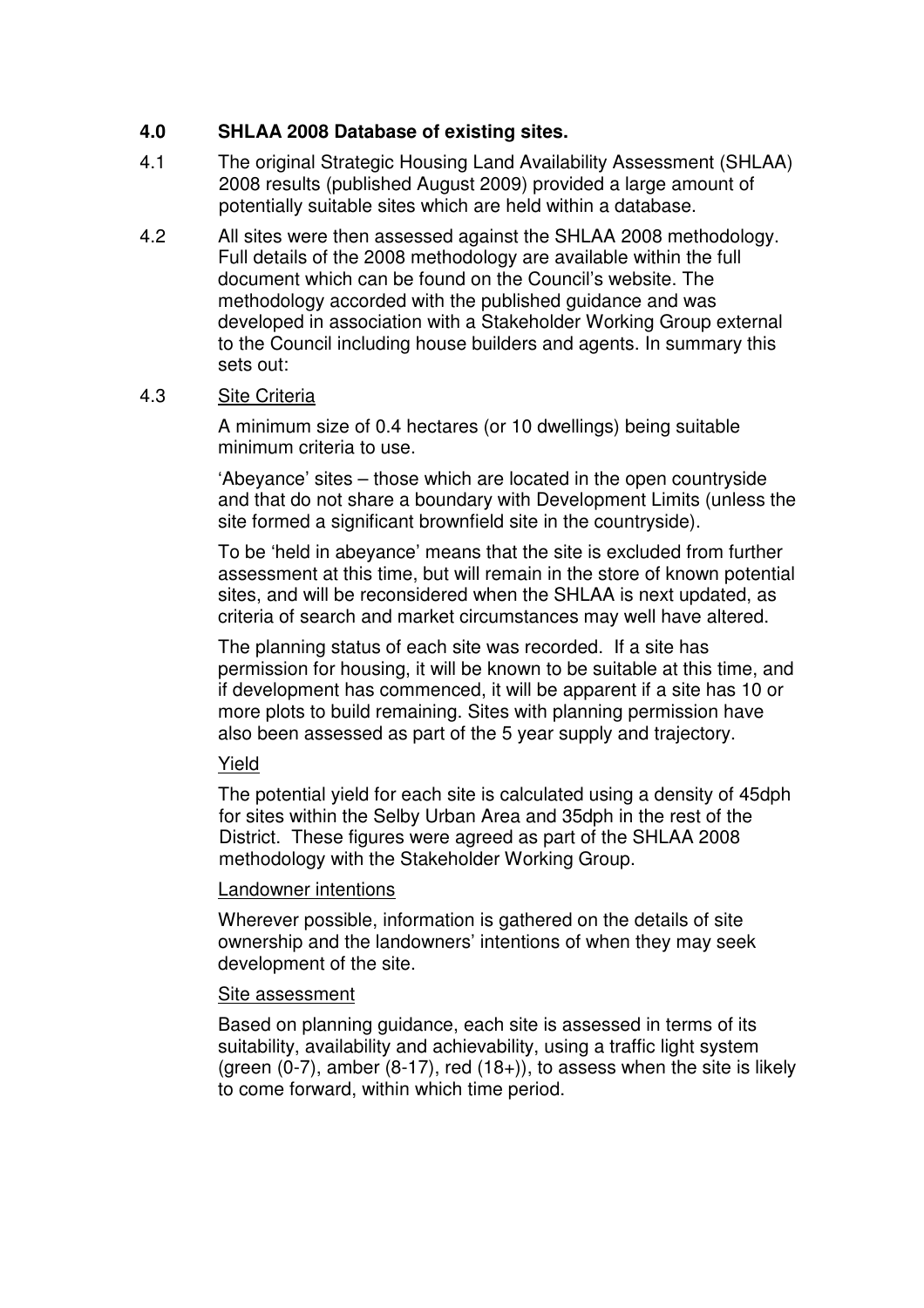#### **5.0 Status of planning permissions – Planning Applications Records System (PARS)**

- 5.1 Sites within the SHLAA database are monitored annually against current records of what is being built within the District (PARS) and the results/changes are assessed on land supply.
- 5.2 The Council undertakes an annual survey of sites with planning permission within the District to ascertain the status of each site to determine what is built and what remains outstanding for future development.

### **6.0 SHLAA 2010 non delivery of strategic sites.**

- 6.1 In 2010, commitments were examined critically in accordance with the methodology below, in order to ascertain the likely rate of deliverability on large sites. This is in light of the poor current market conditions expected to influence the delivery of housing on the above sites and it is likely the potential of the land supply will not be fully realised.
- 6.2 The methodology used is as follows commitments of plots started but not yet complete and those with consent that have not commenced construction, have been included in the land supply calculation, provided that new plots are not replacements for dwellings to be removed as part of the scheme.
- 6.3 Added to this, on a very large sites, having the potential to supply over 500 dwellings, an assumption has been made (in accordance with that made in the SHLAA methodology) that a maximum of 100 dwellings will be built per year, reducing the potential delivery for such a site over the five-year period to 500 dwellings.
- 6.4 The exception to this being for the Staynor Hall site in Selby, which is the subject to a Section 106 Legal agreement that allowed for 200 dwellings to be completed in the first year and 100 dwellings in subsequent years. In this case, the under-supply of previous years has been taken into account, and is explained in para 8.3.

## **7.0 SHLAA review/update.**

- 7.1 In addition to information on completions and permissions provided by the Planning Applications Records System (PARS) on existing SHLAA 2008 sites, landowners are contacted by telephone annually for updates on any change of circumstances.
- 7.2 In March 2010 existing landowners/agents of sites within the SHLAA 2008 were contacted by letter to update information on the sites and to refresh the 2008 SHLAA database.
- 7.3 Following consultation in March 2010 a much wider Call for Sites was undertaken in July 2010 for the Site Allocations Development Plan Document (SADPD). All landowners were asked to be put forward land for consideration for future allocation. Following the changes to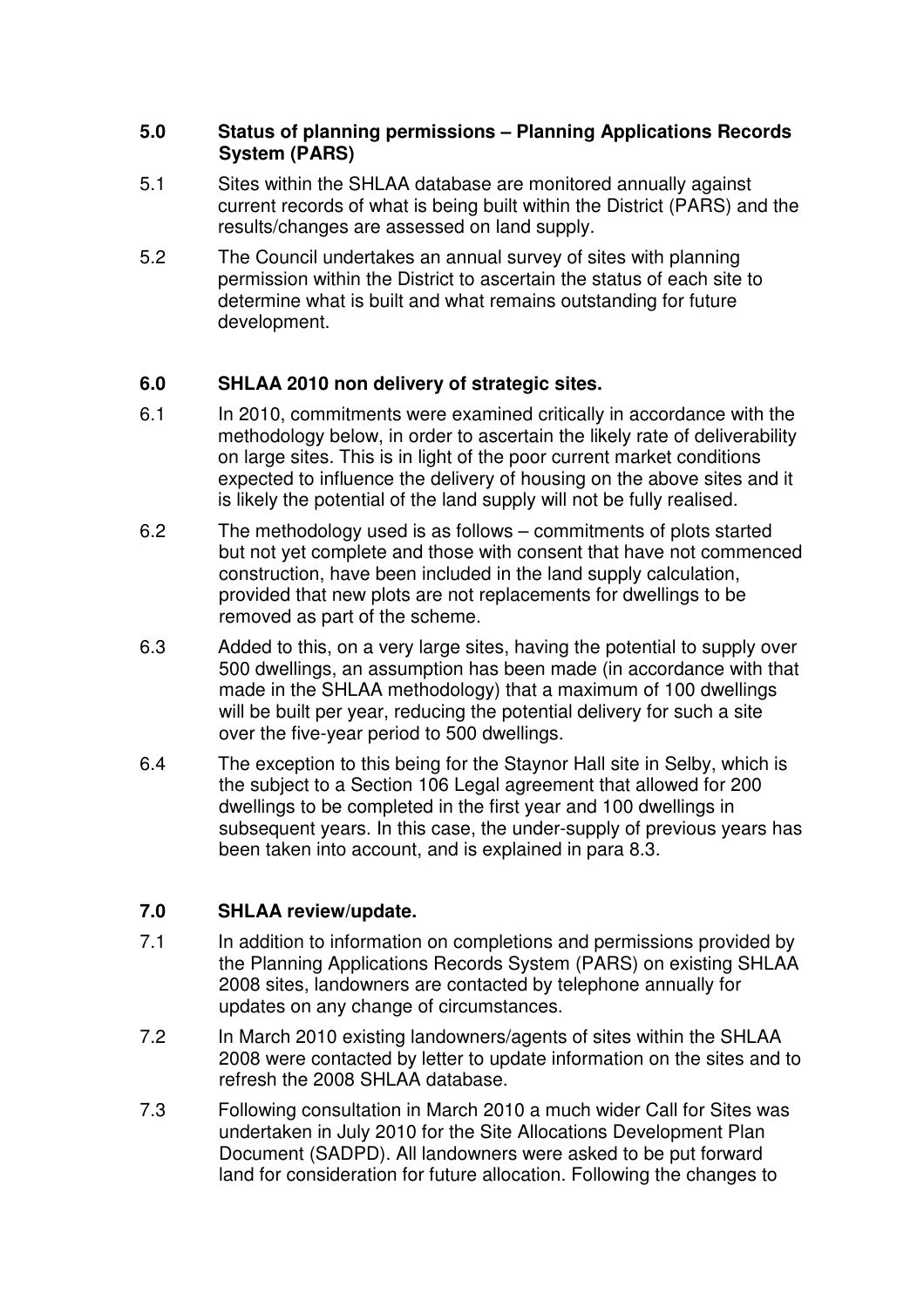monitoring identified within this report, this consultation was seen as an opportunity to save costs and update the SHLAA database. New sites provided by the SADPD 'call for sites' allows for these to also be considered as part of the 5 year supply and trajectory work.

- 7.4 The aim, for consistency purposes, was to judge SADPD 'call for sites' sites using criteria used to assess the SHLAA sites. Sites were considered providing they were also within Development Limits and constituted PDL. Sites falling within those criteria are considered available to come forward because they comply with the current development plan.
- 7.5 Sites were then judged on whether they would be achievable within the short term, taking into account information received from the owner/agent, existing uses and constraints, site area (minimum of 0.4ha as set through the SHLAA) and compliance with current policy.
- 7.6 All sites submitted as part of the SADPD process have also undergone sustainability appraisal (SA). These sites have been included in the SHLAA database and included in the 2010/11 calculations.

*Policy changes – PPS3 amendment*

- 7.7 On the 9 June 2010 PPS3 definition of PDL was amended according to the greenfield/brownfield definition as set out in paragraph 1.13. To ensure that the assessment of SHLAA sites is PPS3 compliant, all sites in the 2008 database and further sites out forward through updates from 'call for sites' which have come forward have been reassessed so that sites involving garden land have been moved from PDL to greenfield.
- 7.8 Using all the 'call for sites' stages and the changes to the methodology, the following calculation method has been used.

| <b>Stages</b> | Data                                     |
|---------------|------------------------------------------|
| $A =$         | SHLAA 2008 + Planning Application Status |
| $B =$         | SHLAA 2010 Refresh                       |
| $C =$         | SADPD 2010 Call for sites                |

**5 years land supply = A +B + C**

**Table 1: 5 year Housing Land Supply Calculations.**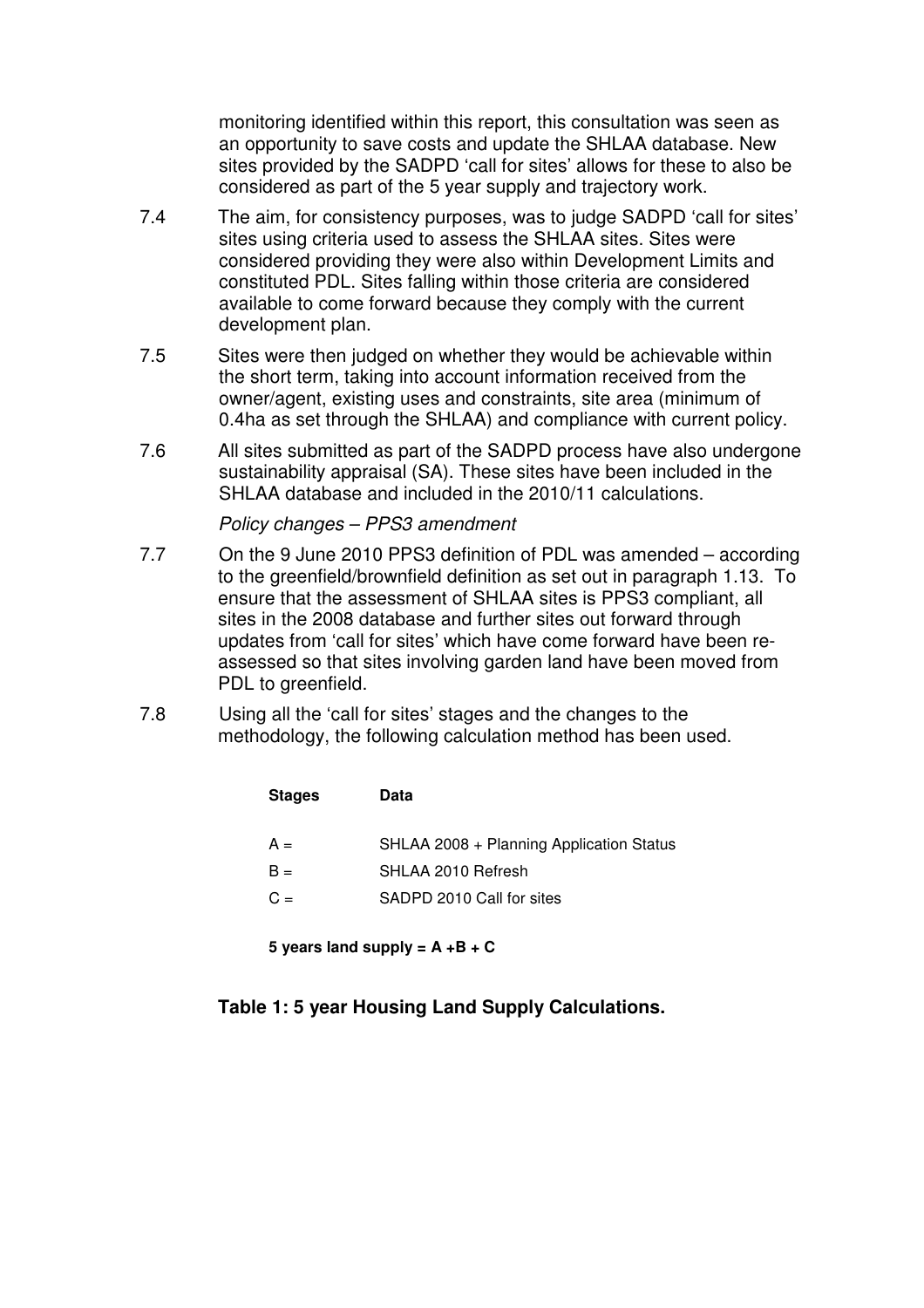## **8.0 5 Year Housing Land Supply Results**

- 8.1 All sites included in the calculations are set out in Appendix 1 of this report.
- 8.2 As part of the annual survey and planning permissions the results of the 2010/11 survey found that there were 365 new dwellings built within the District for 2010/11 and 2013 Nett outstanding plots remaining with planning permission.
- 8.3 In addition to the PARS figures, a further update of the Staynor Hall site has been undertaken. All completions and supply are set out in Appendix 2. The results suggest that in 2010/11; 62 completions were recorded on the site, creating an under supply of 38 dwellings in the year. An assessment over a 7 year period suggests that by now 700 new dwellings could have been delivered on site, while only 383 have been built on the site, giving an under supply if 317 dwellings. Therefore there is a total of 817 plots which could be built within any time.

## **A = SHLAA 2008 + PARS**

8.4 Table 2 below shows how the sites from the 2008 SHLAA database, which were included in the previous (2010) 5 Year Land Supply calculation (because they were PDL within Development Limits), have been re-assessed against the updated PPS3 definition as well as taking account of those which have 'switched categories' because they have since obtained planning permission (and so are now included within the PARS data instead of being additional SHLAA sites). Only those highlighted in yellow are now the additional sites for the reasons given in the table.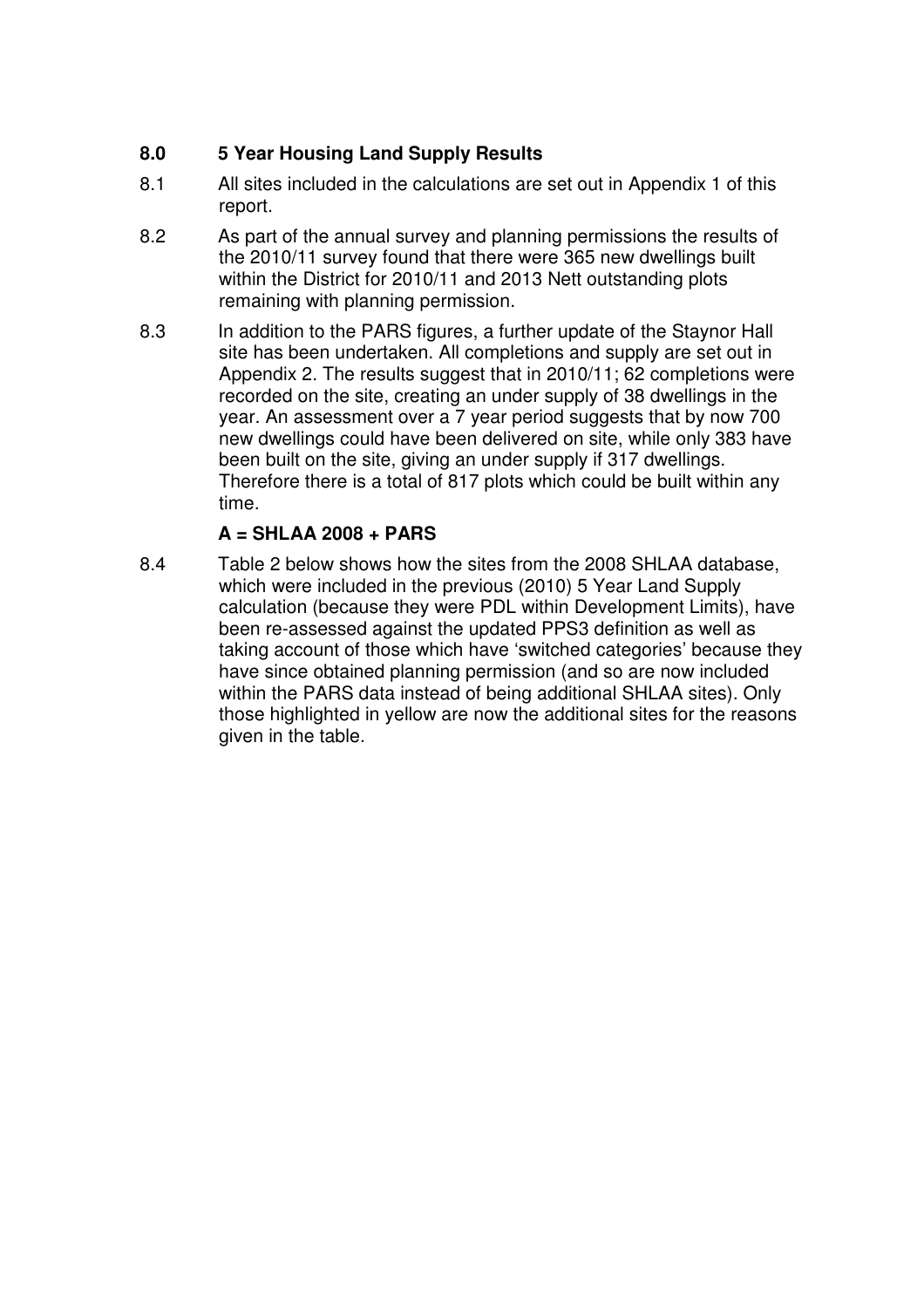## **Table 2: 2008 SHLAA Sites included in 5 year housing land supply**

| <b>Site Ref</b><br>(SHLAA) | <b>Site Address</b>                                                           | Availability / Achievability                                                      | <b>Potential</b><br>Yield<br>(Dwellings) | <b>Outcome</b>                                                        |
|----------------------------|-------------------------------------------------------------------------------|-----------------------------------------------------------------------------------|------------------------------------------|-----------------------------------------------------------------------|
|                            | Sites submitted through 2008 SHLAA 'call for sites'.                          |                                                                                   |                                          |                                                                       |
| PHS/15/001                 | Land off Station Road,<br>Riccall                                             | PDL within DL. P.P. granted<br>14/06/2010 for 58 dwellings<br>(2007/1103/FUL)     | 51                                       | Does not fit<br>criteria. Due to<br>P.P., already in<br>PARS results. |
| PHS/15/002                 | Land between A19 and York<br>Road, Riccall                                    | Greenfield in DL, available in the<br>short term.                                 | 15                                       | Does not fit due<br>to PPS3<br>amendment.                             |
| PHS/19/006                 | Civic Centre, Portholme<br>Road, Selby                                        | PDL in DL, available in the short<br>term. Soon to be vacant site.                | 63                                       | Inc. within 5<br>year supply.                                         |
| PHS/58/015                 | Land at Highfield Villas,<br>Sherburn In Elmet                                | Greenfield in DL, available in the<br>short term.                                 | 19                                       | Does not fit due<br>to PPS3<br>amendment.                             |
| PHS/64/002                 | Land at Ulleskelf Railway<br><b>Station, Church Fenton</b><br>Lane, Ulleskelf | <b>PDL within Development Limits</b><br>(DL), available within the short<br>term. | 39                                       | Inc. within 5<br>year supply.                                         |
|                            |                                                                               | <b>Total dwellings included</b>                                                   | 102                                      |                                                                       |

### **B = SHLAA 2010**

8.5 Assessment of category B of the calculation provides no suitable sites as all the submitted sites are Greenfield as set out in Appendix 1.

### **C = SADPD**

8.6 Sites that have been put forward as part of the Site Allocations DPD have also been assessed as potential additional sites. Table 3 below lists all the sites submitted as part of that process, which do not already appear in the SHLAA database. The table shows how the sites have been assessed against the criteria of PDL in Development Limits (including the updated PPS3 definition). Only one additional site is therefore identified in category C of the calculation, which is highlighted in yellow.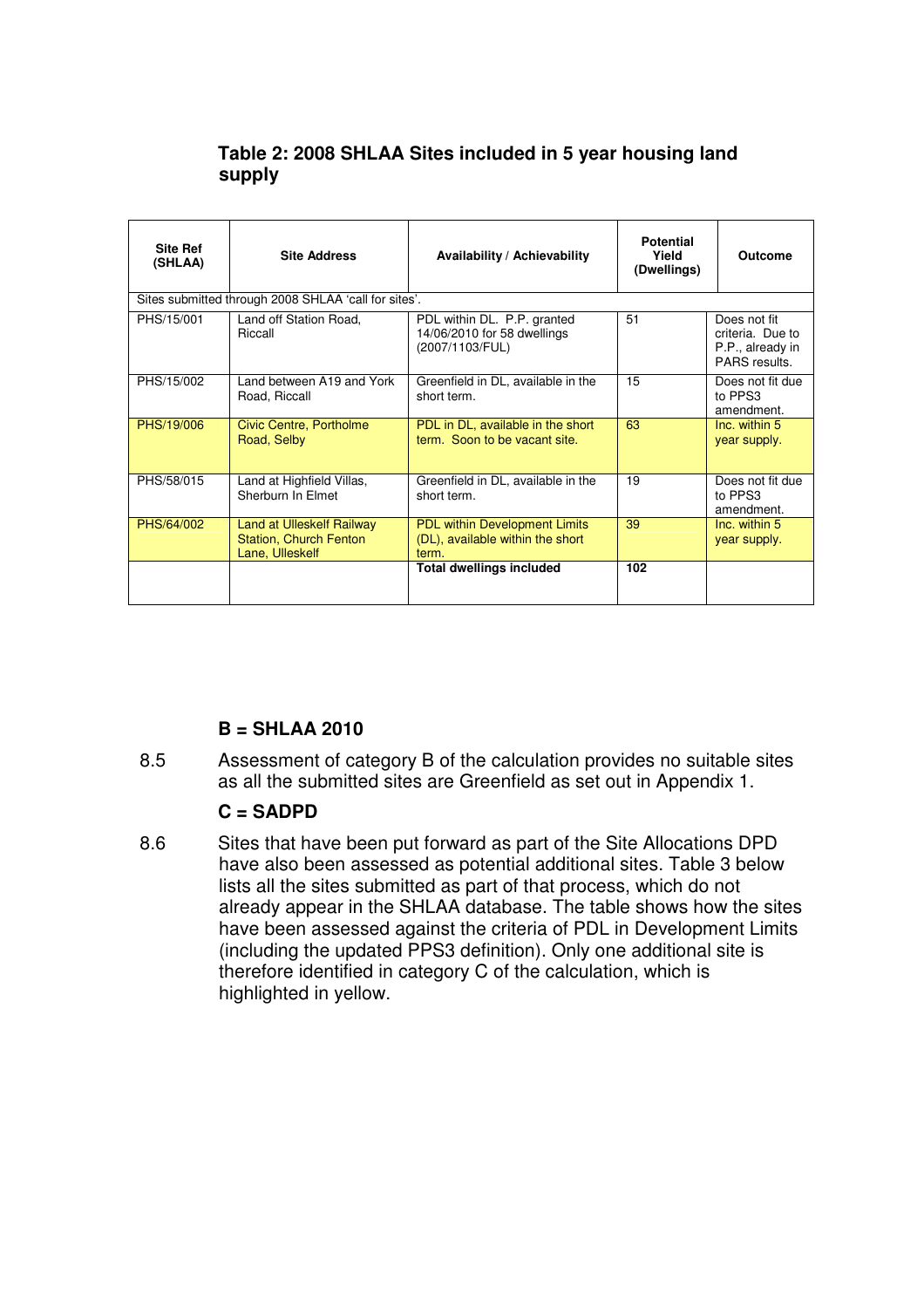# **Table 3: SADPD 'call for sites' sites included**

| <b>Site Ref</b><br>(SADPD) | <b>Site Address</b>                                | Availability / Achievability                                                                                       | <b>Potential</b><br>Yield<br>(Dwellings) | Outcome                       |
|----------------------------|----------------------------------------------------|--------------------------------------------------------------------------------------------------------------------|------------------------------------------|-------------------------------|
|                            | Sites submitted through SADPD Call for Sites       |                                                                                                                    |                                          |                               |
| <b>BRBY 002</b>            | Land at High Street,<br>Brotherton - Approx. 1.5ha | PDL within DL. Promoted by<br>landowner in the short term.                                                         | 53                                       | Inc. within 5<br>year supply. |
| MFH 006                    | Old Quarry, Monk Fryston -<br>Approx 0.42ha        | GF within DL promoted by<br>landowner in short term.                                                               | 49                                       | Does not fit<br>criteria.     |
| <b>RICC 005</b>            | Dunelm Farm, Riccall -<br>Approx 0.51ha            | GF within DL. Known to be<br>available in the short term.                                                          | 18                                       | Does not fit<br>criteria.     |
| HMBT 008                   | White House Farm,<br>Hambleton - Approx 1.4ha      | Predominately GFF within DL,<br>however, landowner has stated<br>site would not be available in the<br>short term. | 49                                       | Does not fit<br>criteria.     |
|                            |                                                    | <b>Total dwellings included</b>                                                                                    | 53                                       |                               |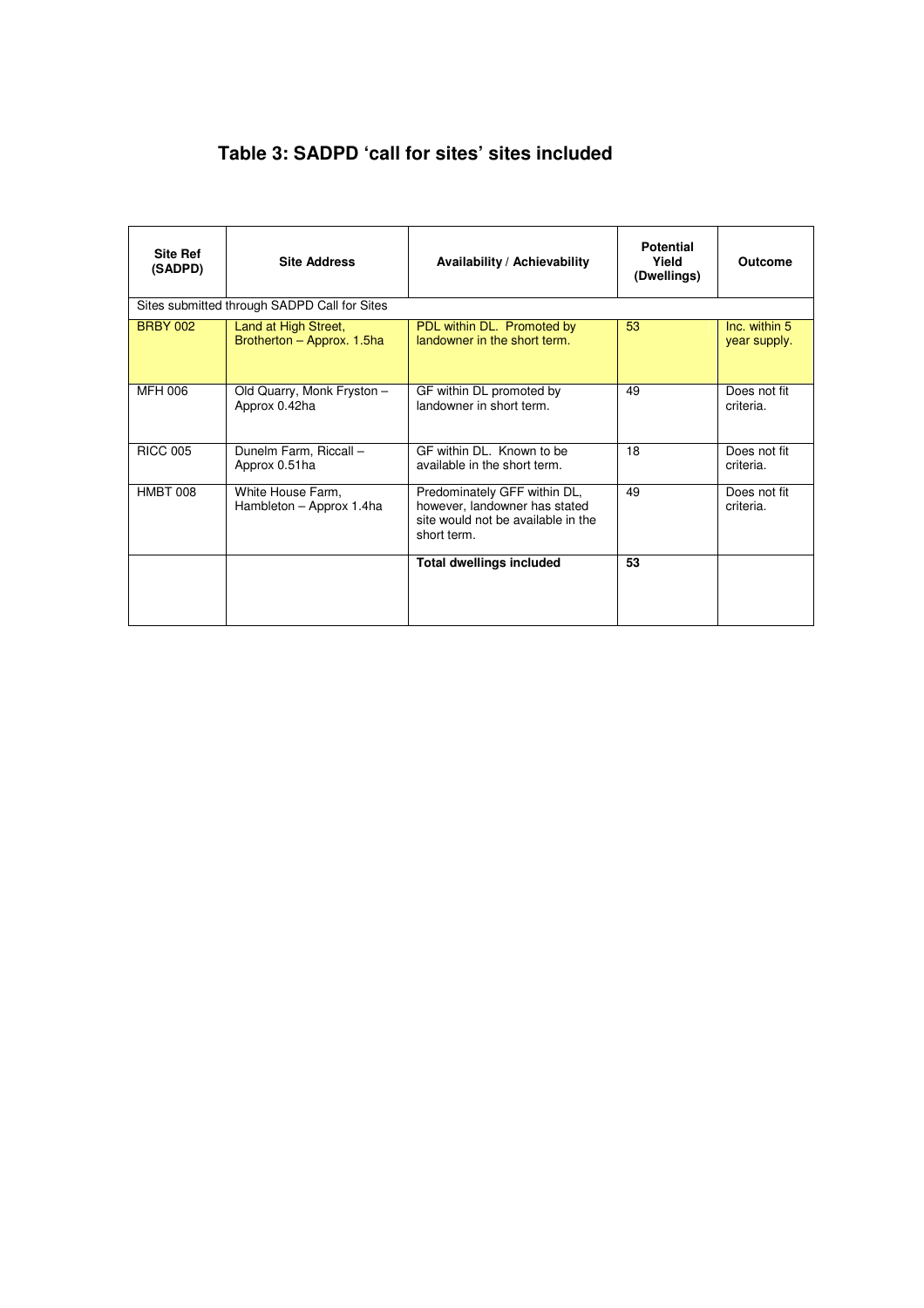### **9.0 5 Year Housing Land Results**

9.1 Taking into account all of the data sources and figures, the table below summarises the result of the 5 year supply calculations.

| <b>Stages</b><br><b>Data</b>  |     |                                          |          |
|-------------------------------|-----|------------------------------------------|----------|
| <b>SHLAA</b><br>$A =$<br>2008 | $+$ | Planning<br>Application<br><b>Status</b> |          |
| 102                           | ÷   | 2013                                     | $= 2115$ |
| $B =$                         |     | <b>SHLAA 2010</b><br>Refresh             |          |
|                               | ÷   | 0                                        | $= 2115$ |
| C =                           | $+$ | <b>SADPD 2010</b><br>Call for sites      |          |
|                               |     | 53                                       | $= 2168$ |

**A + B + C = 2158 4.9 years land supply (433 per annum)**

### **Table 5: 2010/11 5 year housing land supply results.**

9.2 As at 31<sup>st</sup> March 2011 the results show that we have 2168 plots available for development (433 per annum 4.9 year supply) and there is an annual shortfall of 7 dwellings per annum below the requirement of 440 per annum.

### **10.0 SDLP Phase 2 Release**

10.1 Under the provisions of the saved Policy H2A of the Selby District Local Plan, a shortfall in the 5 Year Land Supply, triggers the release of Phase 2 allocated sites. As a result of the identified 5 year supply shortfall (above), the decision was made by the Council on the  $13<sup>th</sup>$  September 2011 to release the Selby District Local Plan Phase 2 sites in line with the figures proposed by the Site Allocations DPD. This action by the Council ensures that there is a healthy land supply and that sustainable planned development continues within District. The table on the next page provides details on these sites and their indicative capacity.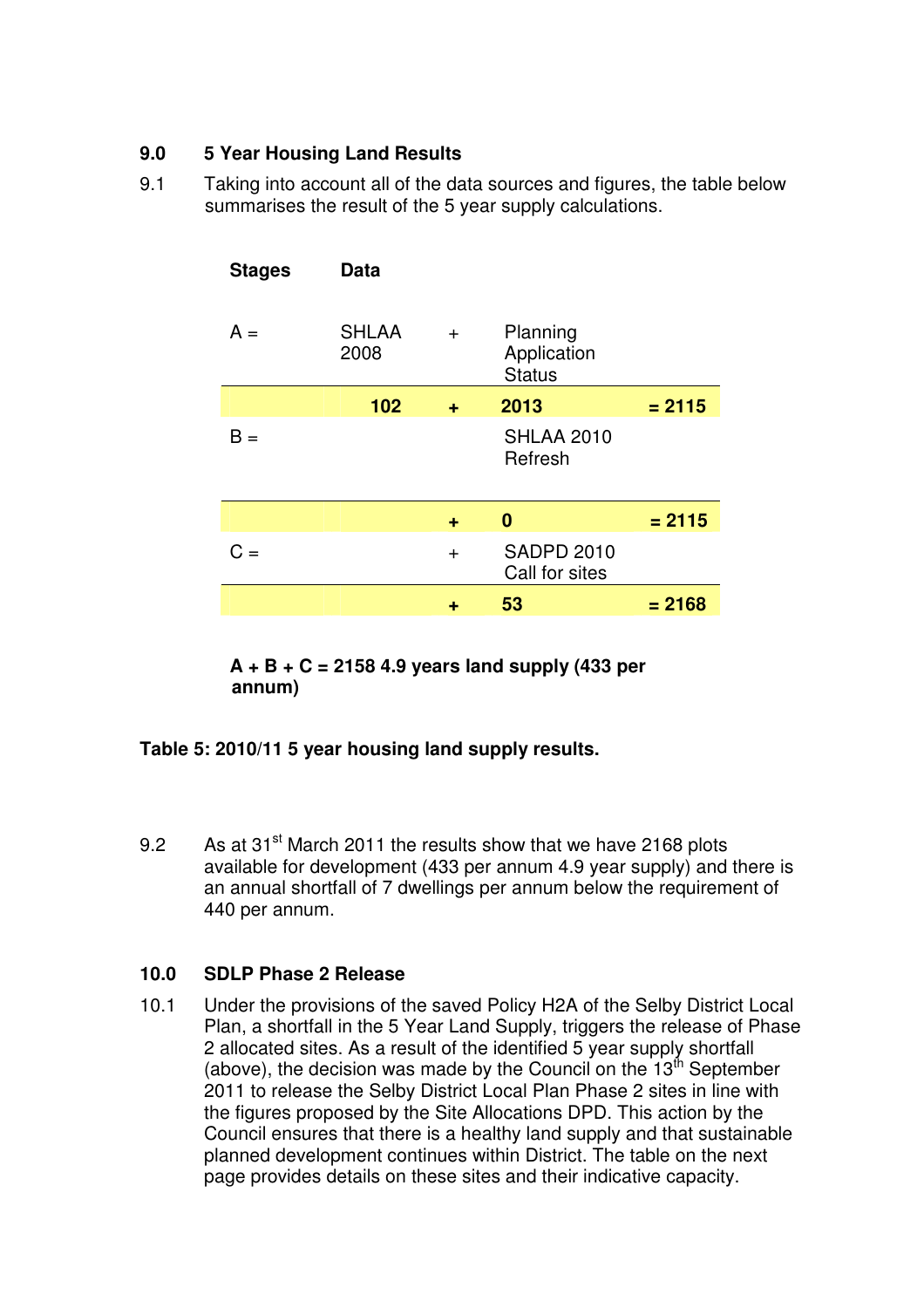| <b>SDLP Site</b><br>Reference                                                               | <b>Site Location</b>                                                            | <b>SDLP</b><br>indicative<br>capacity | <b>Released by Full</b><br>Council 13 <sup>th</sup><br>September 2011<br><b>SADPD figure</b> |
|---------------------------------------------------------------------------------------------|---------------------------------------------------------------------------------|---------------------------------------|----------------------------------------------------------------------------------------------|
| BYR/1                                                                                       | East Acres, Bryam                                                               | 21                                    | 20                                                                                           |
| CAM/1                                                                                       | Drax Road.<br>Camblesforth                                                      | 55                                    | $\overline{55}$                                                                              |
| CAR/1                                                                                       | High Street, Carlton                                                            | 79                                    | 38                                                                                           |
| CAR/2                                                                                       | Low Street, Carlton                                                             | 12                                    | 12                                                                                           |
| EGG/2                                                                                       | High Eggborough<br>Road, Eggborough                                             | 23                                    | 30                                                                                           |
| EGG/3                                                                                       | Selby Road,<br>Eggborough                                                       | 210                                   | 67                                                                                           |
| HAM/1                                                                                       | Cherwell Court,<br>Hambleton                                                    | $\overline{15}$                       | 14                                                                                           |
| OSG/1                                                                                       | Tindall's Farm,<br>Osgodby                                                      | 45                                    | 48                                                                                           |
| SEL/1                                                                                       | Cross Hills Lane.<br>Selby                                                      | $450+$                                | 450                                                                                          |
| STM/1(B)                                                                                    | Land at Lund Syke<br>Lane, South Milford                                        | 127                                   | 98                                                                                           |
| SHB/1(B)                                                                                    | Low Street, Sherburn<br>in Flmet                                                | $900+$                                | 282                                                                                          |
| TAD/2                                                                                       | Station Road,<br>Tadcaster                                                      | 105                                   | 104                                                                                          |
| THW/2                                                                                       | Leeds Road, Thorpe<br>Willoughby                                                | 148                                   | 133                                                                                          |
| <b>Total Theoretical Capacity of all</b><br>remaining sites based on Local Plan<br>figures. |                                                                                 | 2190                                  |                                                                                              |
|                                                                                             | <b>Total Theoretical Capacity released</b><br>based on the Site Allocations DPD |                                       | 1351                                                                                         |

#### **Table 4: SDLP Phase 2 Sites Release**

- 10.2 These sites have now been assessed in terms of their availability and achievability within the 5 year period, taking into consideration constraints, landowner intentions and the current economic climate (Appendix 1).
- 10.3 Following the release of Phase 2 in September 2011, throughout October and November a more detailed assessment of the deliverability and achievability of the sites has been undertaken, to ascertain landowner's intentions for development. This work has also informed the ongoing review of the Strategic Housing Land Availability Assessment (SHLAA) and has been used to determine the number of dwellings each site could expect to achieve in a five year period to include in the 5 year supply calculations.
- 10.4 The majority of responses from agents and landowners indicated that, subject to gaining planning permission most sites would be available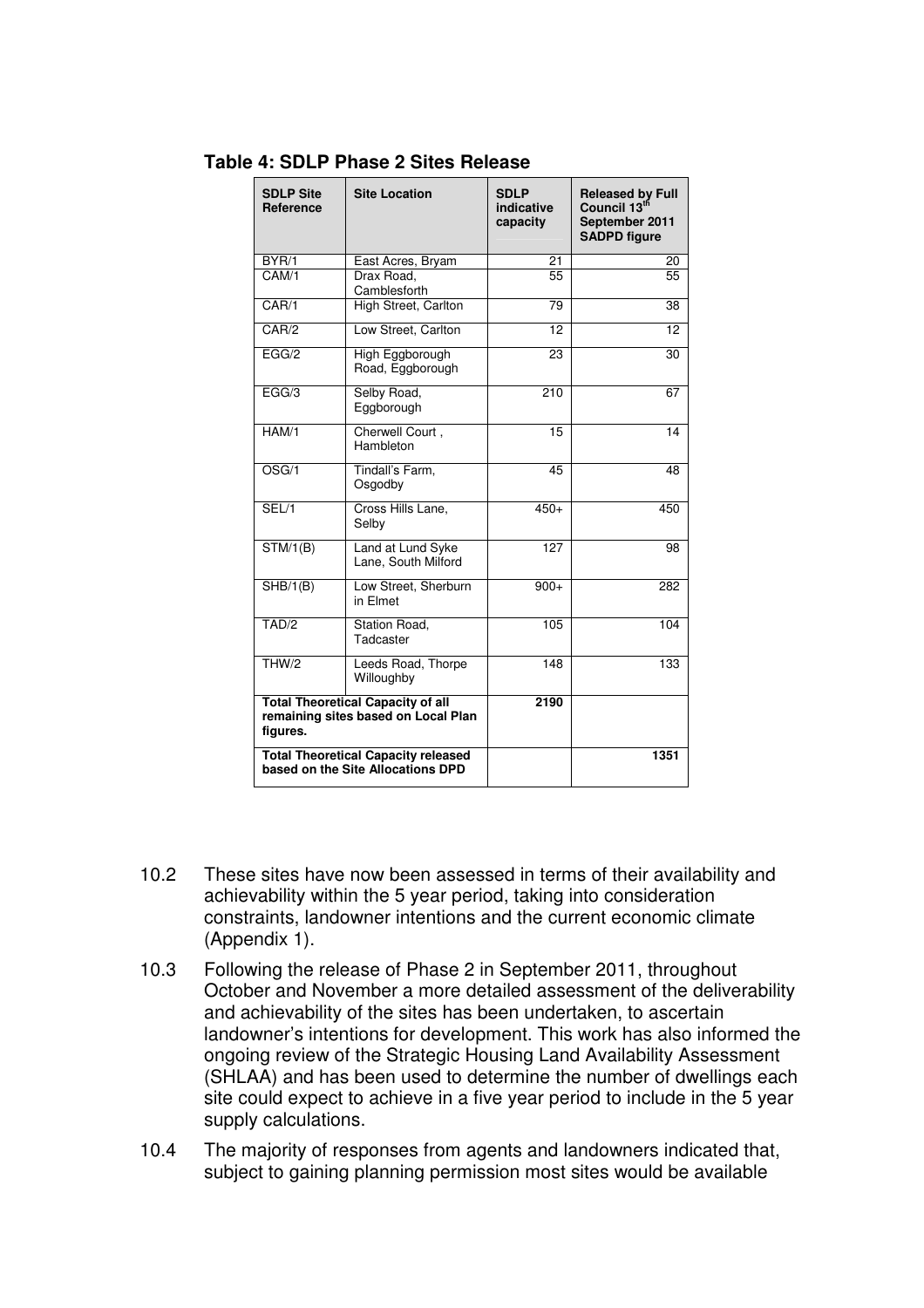within a 5 year period. In addition to the responses, Policy Officers have also used the recent findings of the Arup Housing Paper to take into consideration market conditions in assessing the Phase 2 sites, details of which are provided in the table below. The Arup Paper is also available to view on the website.

- 10.5 In brief, the Arup Paper (December 2011) sets out that there is a case for planning for a rate of housing delivery that is lower in the next five years in the light of the evidence available leading to a cautious view being taken regarding economic recovery.
- 10.6 The Council considers the economic recovery implications on housing delivery is a particularly important factor since the recent down-grading of economic forecasts (November 2011) and the uncertainty in the Euro-Zone.
- 10.7 The effects are complex but the economic conditions are expected to remain difficult with a dampening effect on the housing market in at least the short term with availability of finances generally to industry, planned introduction of tighter controls for mortgages and job uncertainties for potential house buyers, restraining the market.
- 10.8 Taking this cautious view, Appendix 1 outlines that there is the potential for 602 dwellings to be built within the next 5 years. By adding these dwellings to the 2168 plots (as at September 2011) provides 2,770 plots providing a 6.29 years supply at 440 dpa for the 2011/10 monitoring year.

**The results give an overall total of 2,770 potential dwellings over the five years, indicating a 6.29 year supply at 440 dpa**

### **11.0 2010/11 Trajectory**

- 11.1 Following the results of the 2010/11 monitoring year 5 year supply, these figures can now be used to inform the trajectory. The trajectory is the projected nett additional dwellings up to the end of plan period, based on the saved SDLP Policy H1 requirement of 440 per annum.
- 11.2 The trajectory comprises of an initial relatively firm prediction of housing delivery for the first five years (provided by the above 5 year housing land supply), together with a longer term illustration of expected delivery which will arise through the implementation of Core Strategy and LDF housing allocation policies.
- 11.3 The graph on the following page presents the results of trajectory work and are included within the 2010/11 Annual Monitoring report.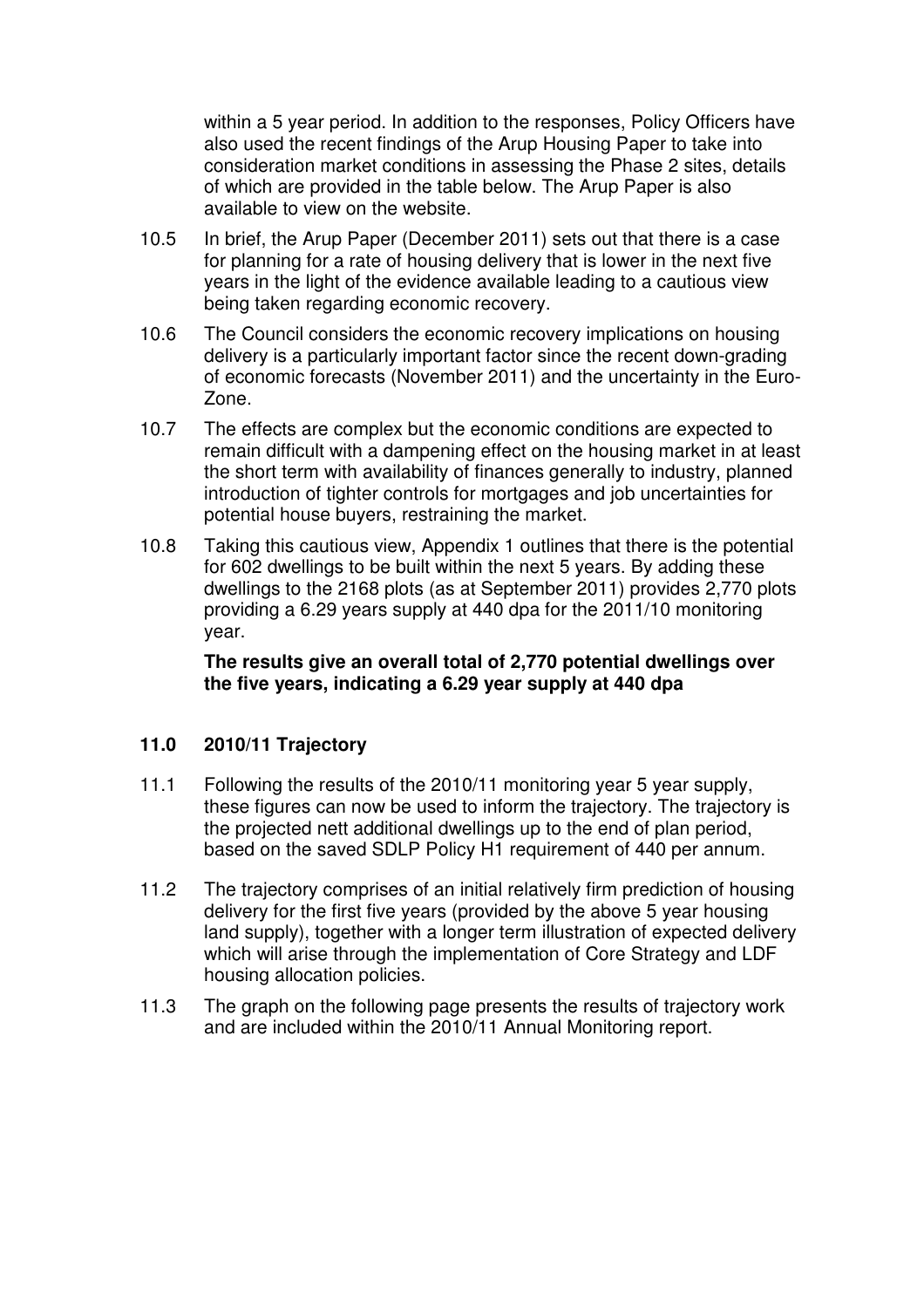

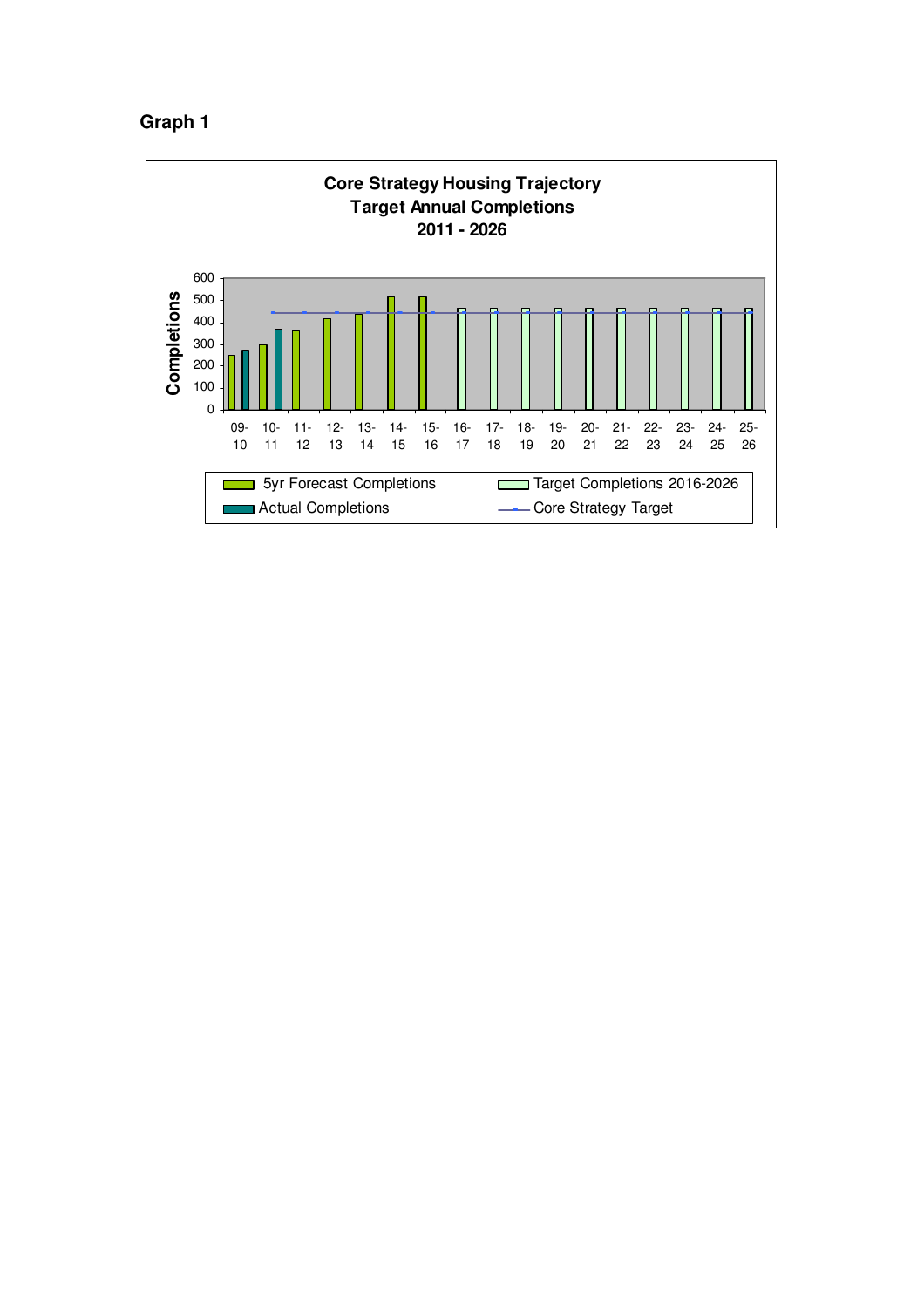| <b>Outstanding Planning Applications (April 2010 - March 2011)</b> |                                                                                  |                                                                                                                                                                            | <b>Potential Yield</b><br>(Dwellings) |
|--------------------------------------------------------------------|----------------------------------------------------------------------------------|----------------------------------------------------------------------------------------------------------------------------------------------------------------------------|---------------------------------------|
| <b>Outstanding Planning Applications (NETT) (10-11)</b>            |                                                                                  | 2013                                                                                                                                                                       |                                       |
| 2008 SHLAA and 2010 SHLAA Refresh Sites                            |                                                                                  |                                                                                                                                                                            |                                       |
| <b>Site Ref</b><br>(SHLAA/SADPD/SDLP)                              | <b>Site Address</b>                                                              | Availability / Achievability                                                                                                                                               | <b>Potential Yield</b><br>(Dwellings) |
| PHS/19/006                                                         | Civic Centre,<br>Portholme Road,<br>Selby                                        | PDL in DL, available in the short term. Soon<br>to be vacant site.                                                                                                         | 63                                    |
| PHS/64/002                                                         | Land at Ulleskelf<br>Railway Station,<br>Church Fenton Lane,<br><b>Ulleskelf</b> | PDL within Development Limits (DL), available<br>within the short term.                                                                                                    | 39                                    |
| <b>SHLAA</b>                                                       |                                                                                  |                                                                                                                                                                            | 102                                   |
| <b>SADPD 'Call for sites' included</b>                             |                                                                                  |                                                                                                                                                                            |                                       |
| <b>BRBY 002</b>                                                    | Land at High Street<br>Brotherton -<br>Approximately 1.5 ha                      | PDL within DL. Promoted by landowner in the<br>short term.                                                                                                                 | 53                                    |
| <b>SADPD</b>                                                       |                                                                                  |                                                                                                                                                                            | 53                                    |
| Phase 2 Release Sites/dwellings included                           |                                                                                  |                                                                                                                                                                            |                                       |
| CAM/1<br>PHS/23/001                                                | Drax Road<br>Camblesforth                                                        | No planning permission granted, agent<br>marketing site. SDLP allocation within non<br>Core Strategy Designated Service Village,<br>constrained due to market and finance. | 55                                    |
| EGG/2<br>PHS/37/001                                                | High Eggborough<br>Road, Eggborough                                              | No planning permission granted no scheme<br>details.                                                                                                                       | 30                                    |
| EGG/3<br>PHS/37/005<br>PHS/37/011                                  | Selby Road,<br>Eggborough                                                        | No planning permission granted no scheme<br>details.                                                                                                                       | 67                                    |
| HAM/1<br>PHS/33/004                                                | Cherwell Court,<br>Hambleton                                                     | Recent outline permission refused, readily<br>available site subject to planning permission.                                                                               | 14                                    |
| OSG/1<br>PHS/16/011                                                | Tindalls Farm,<br>Osgodby                                                        | No planning permission granted no scheme<br>details.                                                                                                                       | 48                                    |